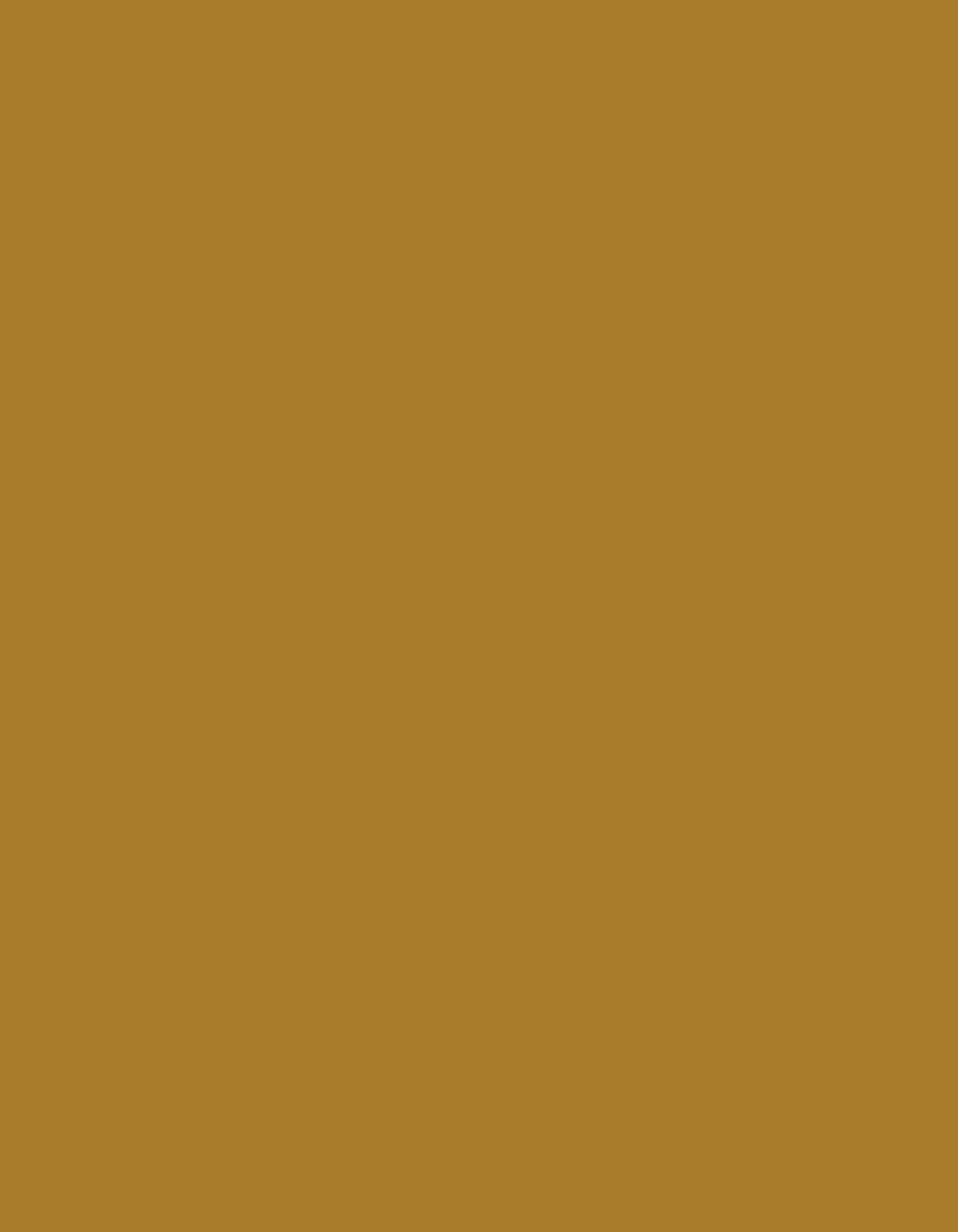

# FAQ on Employee Performance Management System

Copyright @ The Federal Authority for Government Human Resources (FAHR)

#### **All rights reserved.**

No part of this manual may be used, reproduced, or transmitted in any form or media or by any means (electronic, mechanical, photocopying, recording, or any information storage and retrieval system) without the prior written permission of the Federal Authority for Government Human Resources (FAHR), except as provided in the terms and conditions related to the usage of the Authority's publications.

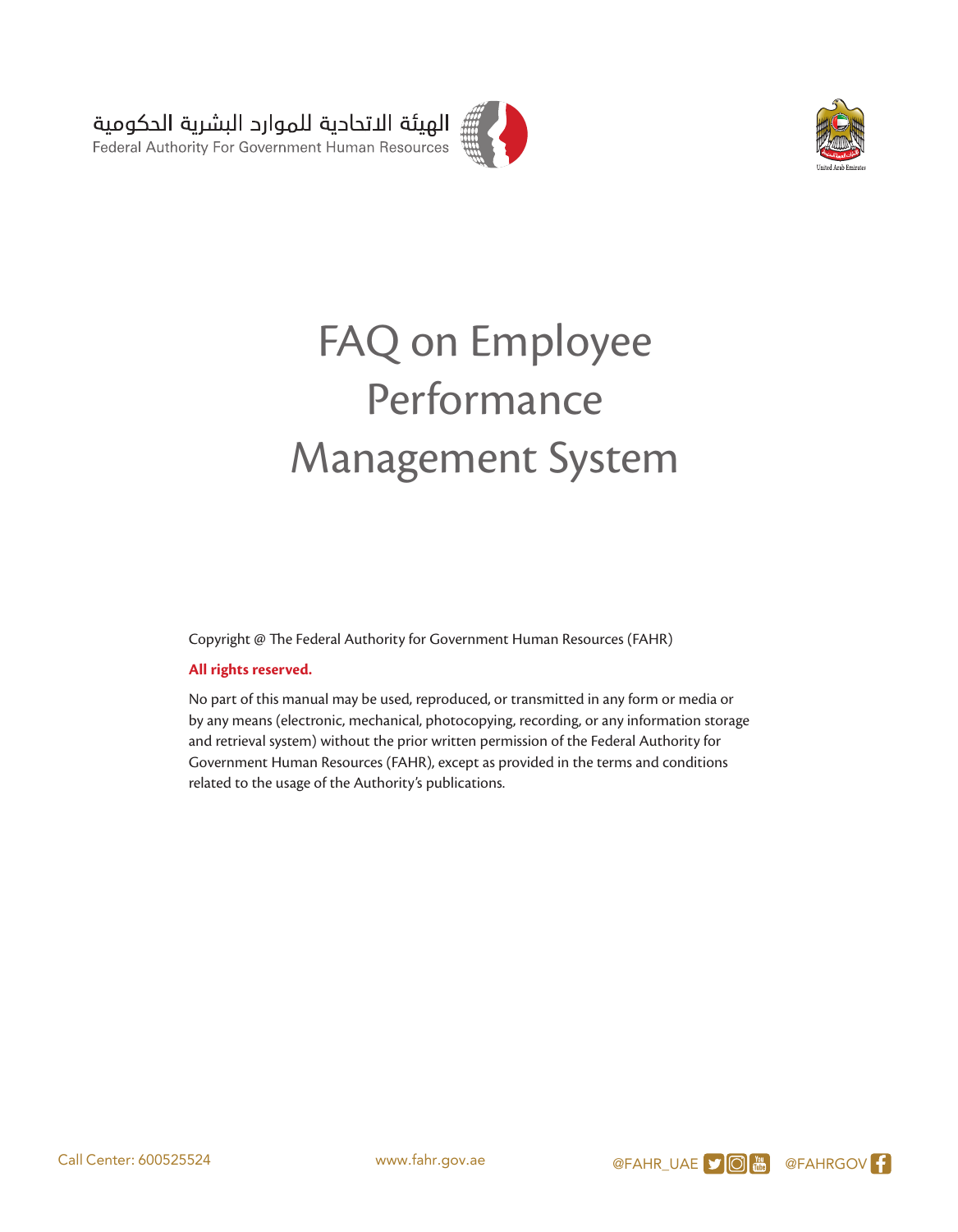# **Q.1 Are employees performance evaluated for the year 2012 in accordance with the provisions of the performance management system or not?**

A. Yes, employee performance is evaluated for the year 2012 in all the federal authorities which abide by HR Law and the Executive list. The outcome of the evaluation obtained by the employee at the end of the year 2012 is the criteria for which his/her performance is evaluated upon.

**Q.2 Who finalizes the weight of the goals, the direct manager or the employee?** 

A. The direct manager is the person directly responsible for the adoption of weight goals that are agreed upon with the employee, noted that the authority granted under the regime of direct manager does not prevent the employee from discussing it with the direct manager in regards to determining the weight but the final decision is up to the direct manager.

# **Q.3 Is the employee's work limited to the goals that have been identified in the annual performance form only?**

A. No, employees are obligated with the implementation of the goals set out in the annual performance form, to do the functional tasks specified in the job description.

#### **Q.4 Are competencies given weight in the same manner as goals or not?**

A. No, weights are specified for goals, while competencies are measured via noting by the direct manager according to the indicators described in the general framework of behavioral competencies where it is important that the direct manager documents observations objectively in order to be discussed with the employee.

#### **Q.5 What is the minimum number of goals proposed by the employee?**

A. The minimum number of goals in accordance with the system is 4, from the undersecretary grade to the sixth grade respectively.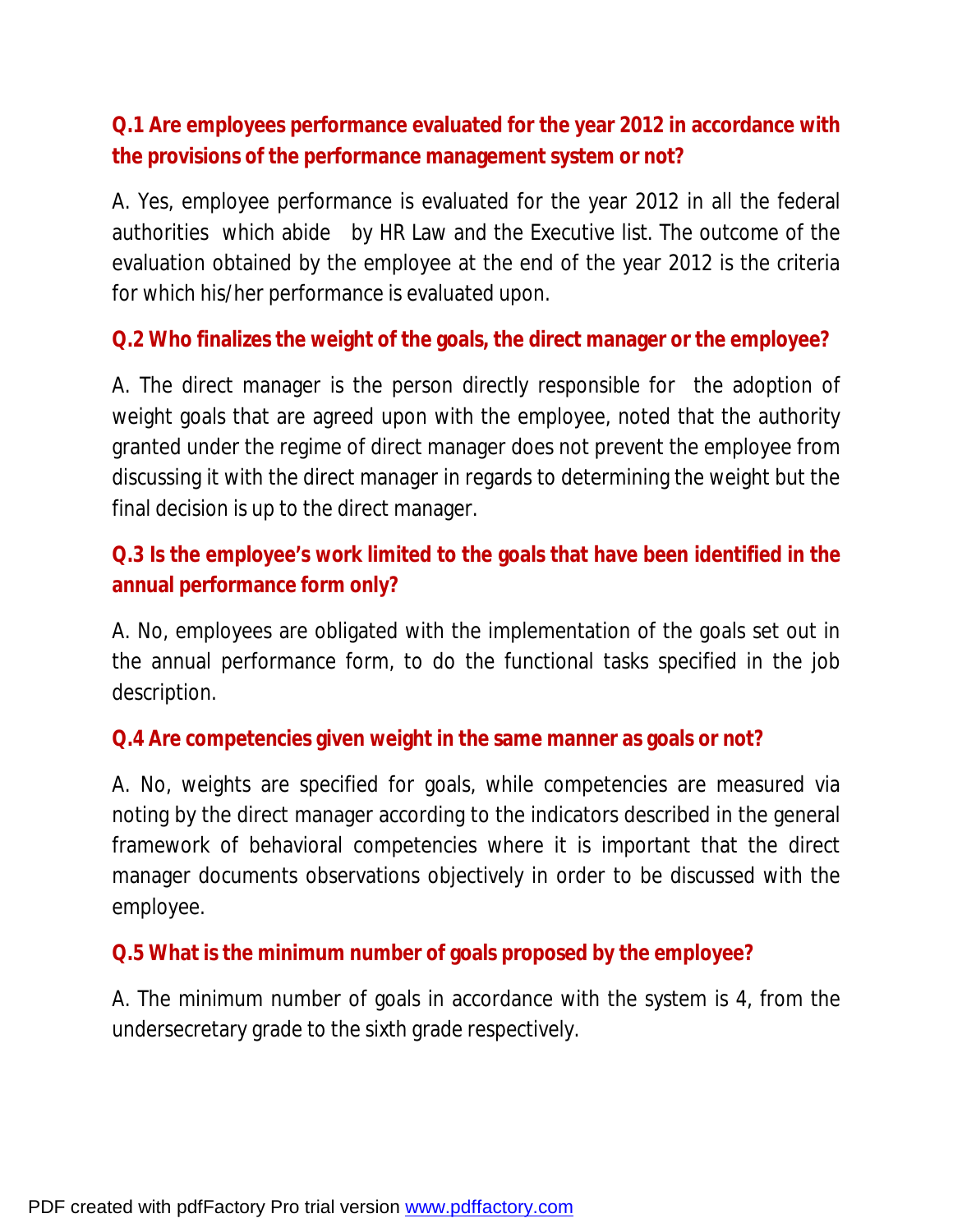# **Q.6 Are behavioral competencies selected specifically for the employee, or do they all apply?**

A. Competencies are not selected, but are determined according to the employees grade and according to table (4) specified about competencies map.

#### **Q.7 What is meant by the ongoing audit?**

A. Intended for the direct manager to review the employee's performance periodically (daily, weekly, or every ten days) in the light of the interest of work, and to correct the course of the employee towards achieving the goals set in the document, in terms of overcoming obstacles and stand on the strengths and support weaknesses and address them quickly. In order to avoid surprises in the interim and final review.

# **Q.8 Can employees modify or change the objectives and weights during the year of evaluation?**

A. Yes they can, during the interim review which is considered to be a means for communication, correcting and feedback, where the employee and the direct manager have the liberty to amend the goals set by the employee before they are finalized on the completion of the interim review.

# **Q.9 What is the purpose of determining the principles by which final evaluation ratios are set?**

A. The adoption of the distribution ratios final evaluation in the performance management system for the purposes of enabling federal authorities to know the group of employees performances in order to enhance their capacity and support it by all means available, in addition to recognizing the group with weak performance in order to guide them towards improving their performance according to assets.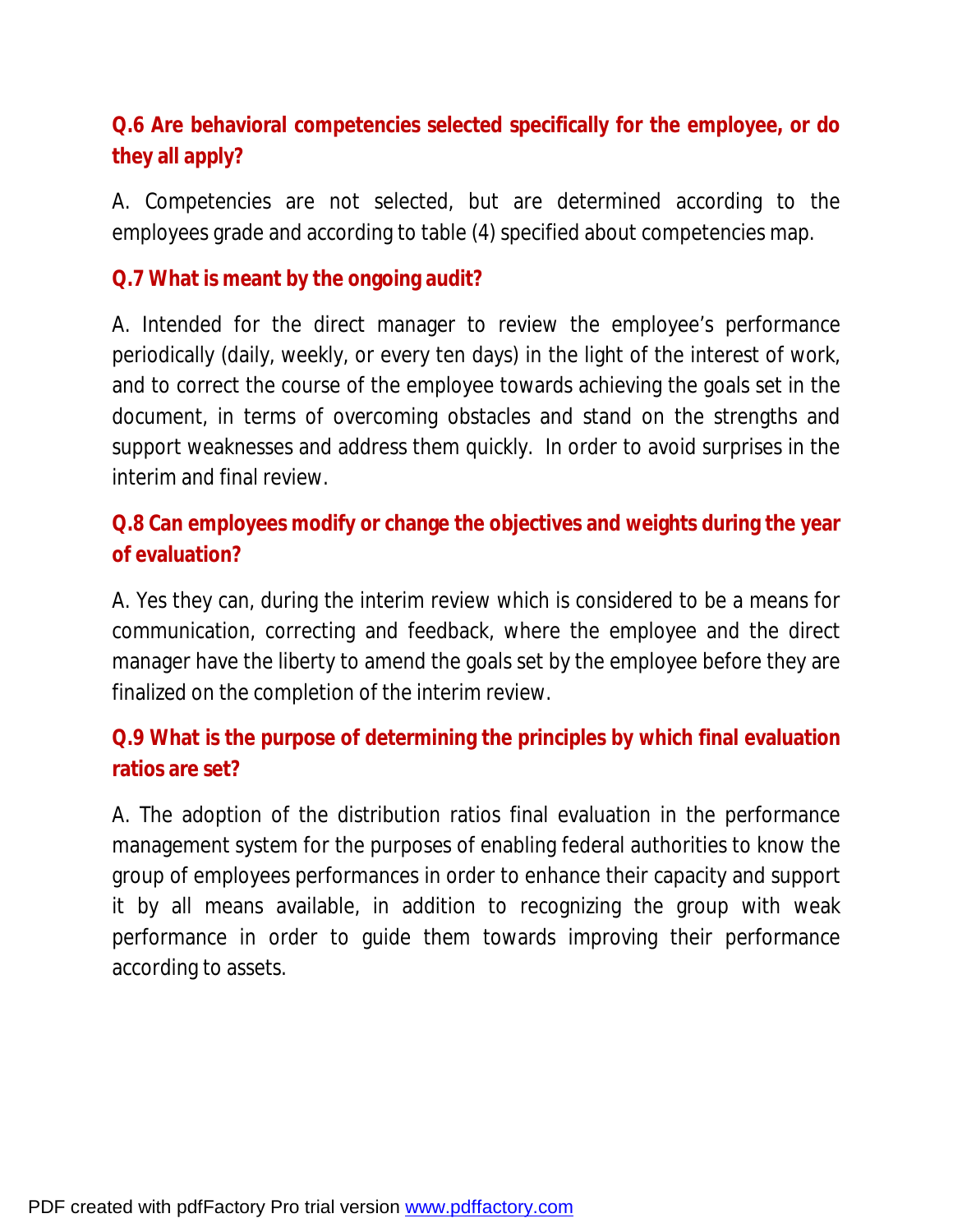#### **Q.10 When is the result of employee evaluation approved?**

A. The result of the evaluation of the employee is not final and approved until a meeting of the moderation committee is held. Intern, notification procedures are set for the direct managers respectively about their final evaluation result.

#### **Q.11 What is the difference between goals and Job responsibilities ?**

A. Goals are regarded with the utmost importance given the highest priority , employees are expected to strive towards achieving their goals respectively . Since employees are obligated to list 4-8 SMART goals, these goals are derived from the job description and represent the strategic goals at the organization level . There for each employee is evaluated based on the achievement of their goals which are set in the Annual Performance form . On the other hand job responsibilities or tasks are fulfilled simultaneously with goals , these responsibilities are set by the organization and specified for each job title. One main difference is that Goals are annual while tasks are expected to be fulfilled for as long as the employee holds his/her job , tasks are rarely changed unless the organizational structure or the nature of the work is changed.

#### **Q.12 Who sets the goals and when are they set ?**

A. Each employee is expected to set or list 4-8 goals in his annual performance form, and is supposed to review these goals with his/her direct manager , for them to be certified. This process takes place in January and February of each year.

### **Q.13 how are goals handled in the event of promotion, transfer, or secondment ?**

A. In the event of loan, secondment, or transfer, if the situation of the employee does not change then he/she is obligated to go over and review his/her goals with the direct manager.

In the event of a promotion or a change in job responsibilities , if the change occurs prior or within the first three months of the year , then the goals are set for the new job and evaluated by the new direct manager. If the change occurs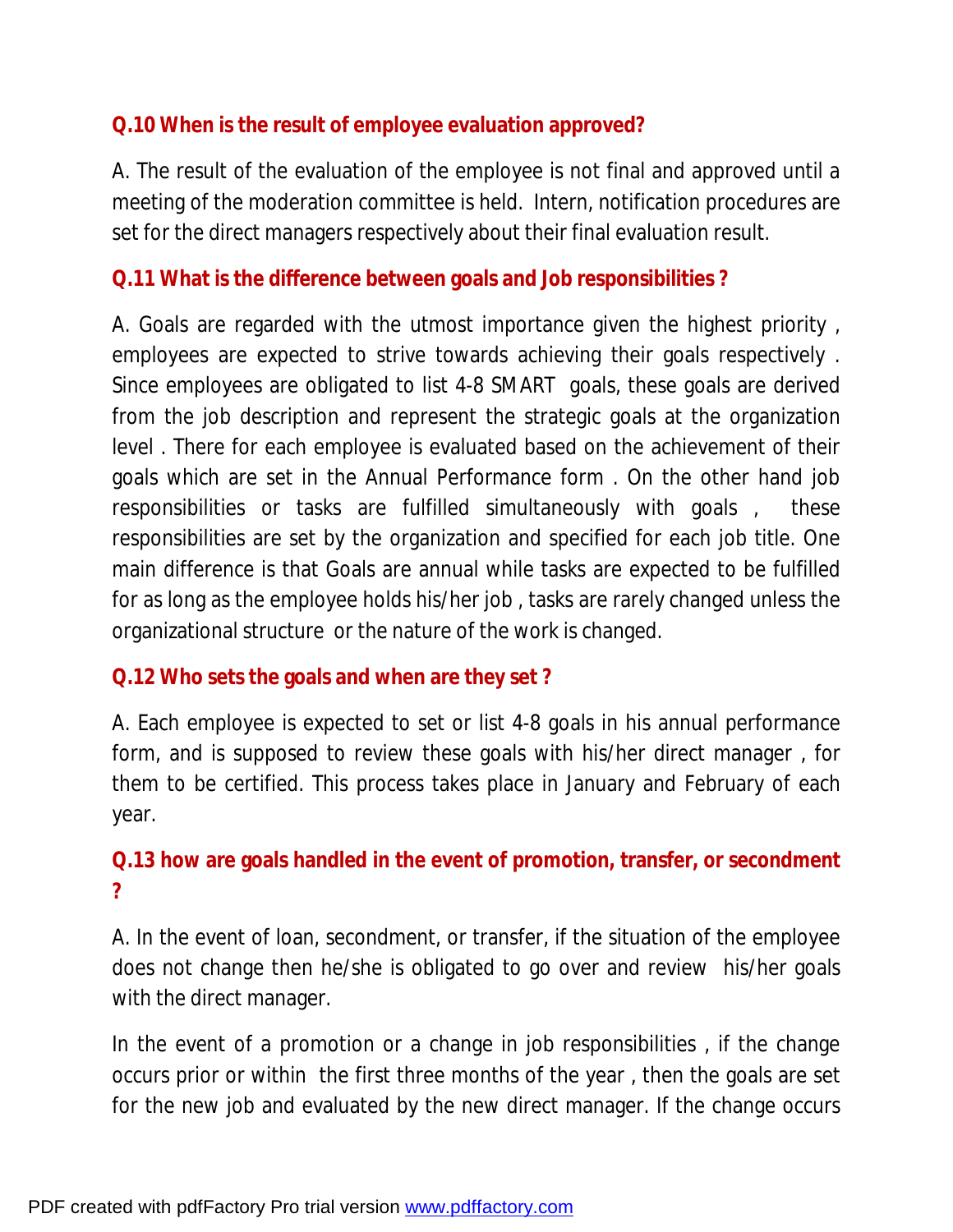subsequent to the first three months , then goals are set for both jobs , and evaluated by the old and new direct manager , therefore the goals from the previous job are carried on with the new job , so the employee is evaluated for his previous performance and current by his/her previous and current direct manager.

### **Q.14 who is responsible for following-up the achievement of goals ?**

A. The responsibility lies within the direct manager and the employee according to the Employee Performance Management System , the direct manager is obligated to follow-up , communicate , and provide feedback whether is constructive or positive on a regular basis to ensure the work progress of his/her employees towards achieving their goals.

#### **Q.15 Who evaluates the annual performance of the behavioral competencies?**

A. Vested in the process of assessing behavioral competencies for each employee direct manager will discuss with the employee during the final evaluation meeting how did the employee fare in accordance with the Framework for behavioral competencies.

# **Q.16 If an employee works on a project , would the employee be evaluated upon completion of the project , or at the End of the Year ?**

A. EPMS goes through three main stages , January February the employee sets his/her goals after approval by the direct manager. June and July ( interim review ) the employee discusses his/her goals with the direct manager where the employee has the chance to make changes to his/her goals before they are finalized. November and December , The employee is evaluated in the annual evaluation at the end of the year. Therefor according to the regulations of the EPMS the employee is only evaluated at the end of the year in the annual evaluation stage .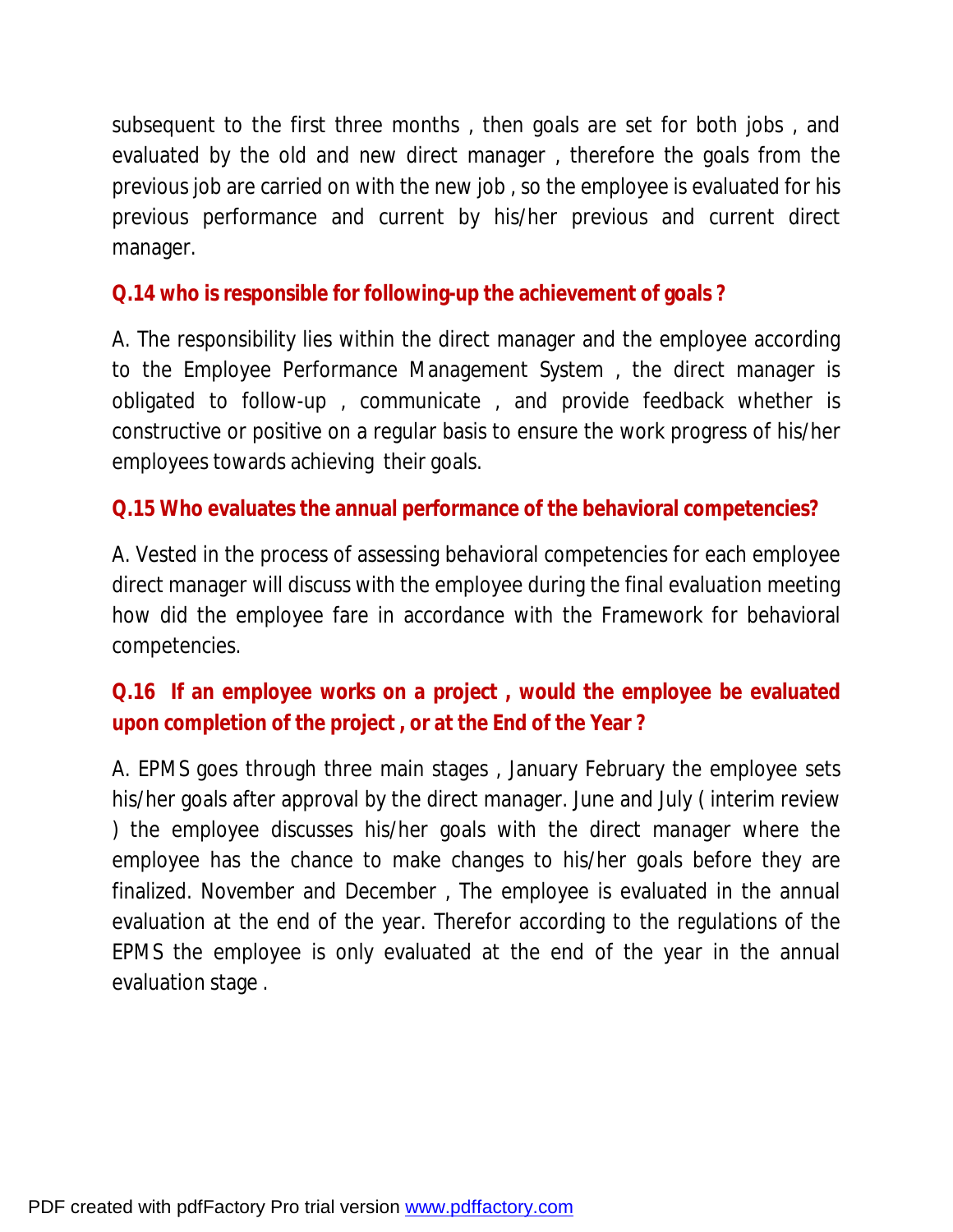# **Q.17 Who is responsible for assessing the performance in the case of a transfer or change the direct manager of the employee?**

A. If the direct managers is unable to fulfill his duties for any reason then the responsibility lies upon the person who replaced the manager directly to carry out these tasks accordingly.

#### **Q.18 Is there more than one person that evaluates the employee ?**

A. No, because the responsibility lies solely within the direct managers duties, in the case of a transfer , secondment or loan etc… then the direct manager is required to communicate with the new direct manager for the purpose of evaluating the employee accordingly.

#### **Q.19 What are the existing competencies?**

A. There is a general framework for behavioral competencies prepared by the government's strategy has nine competencies, three as a leadership and six basics and employees must abide by it and its implementation in the light of the behavioral competencies described in the frame.

**Q.20 An employee on the second grade or above , who is occupying a nonleadership role i.e.: a secretary, would he/she be evaluated based on the leadership competencies , and how would these competencies be evaluated ?** 

A. All the competencies have been clarified in the EPMS , based on the that , the evaluation should include all leadership competencies mentioned for the second grade and above. In that case the direct manager should evaluate the employee based on the relevant competencies surrounding the nature of his/her job tasks.

**Q.21 If an employee , has goals that depend on the agreement or decisions of an external entity, and agreements haven't been reached in order to complete the goal , how would this goal be evaluated?** 

If the incidents occurs before the second stage of EPMS ( interim review ) the direct manager has the power to alter or dismiss this goal considering the givens of the situation.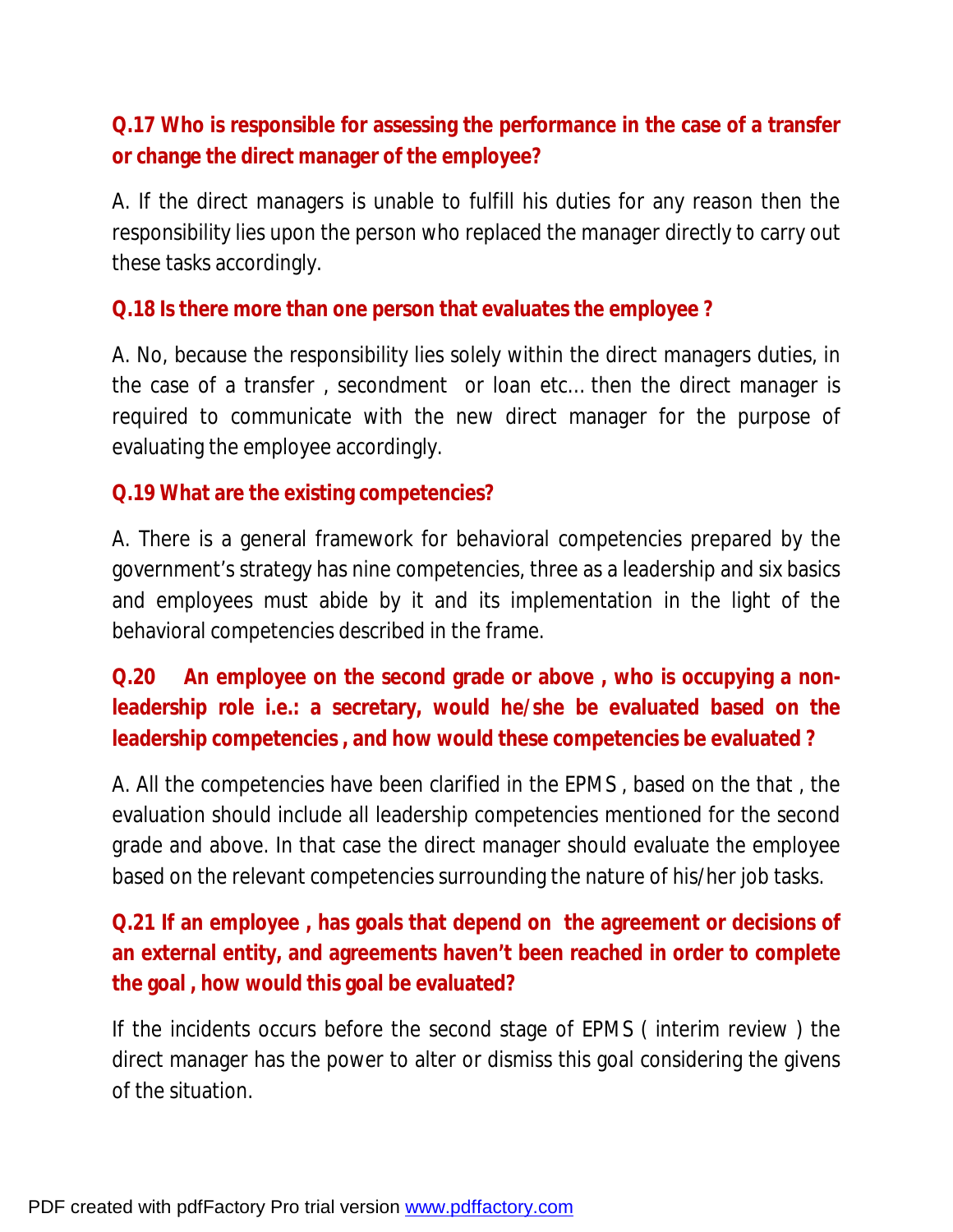On the other hand . after the second stage ( interim review ) the goals are not subject to change, hence the direct manager should evaluate the employee based on the procedures he has completed towards achieving the goal. It is recommended when creating and wording goals , that the goal first should be a SMART goal , also flexible , and shouldn't just depend on the end result of completing the goal , but rather include procedures and tasks that should be completed in order to achieve the goal .

**Q.22 How does the employee's work and achievements in the working groups and committees evaluated?** 

The direct managers evaluate the employee participation in committees and working groups as follows:

If participation is to perform job tasks, it must be documented as a goal i.e.: an Employee in human resources management and a member of the commission proposals, could formulate his goal as follow: increase the percentage of employee satisfaction through the implementation of approved proposals from the commission proposals within a period not exceeding one month from the date of accreditation.

If outside the job tasks then it must be documented and presented as evidence in annual evaluation of behavioral competencies: (leading change) and (teamwork).

# **Q.23 If the employee holds a managerial position (by proxy), should the employee set goals for the position occupied by proxy or original position?**

In principle the Federal Law by Decree No. (11) for the year 2008 on human resources in the federal government, in explicit reference to the term proxy and if this term has been adapted within the legal framework, it is considered as scars provisions of which have been organized in the decree – mentioned above – regulations and the basis of this concept, the performance management system have addressed that in the second clause of chapter 6 of it by saying if there has been any change in the status of the employee during the year, either transfer or assignment or secondment then it must review its objectives and if the change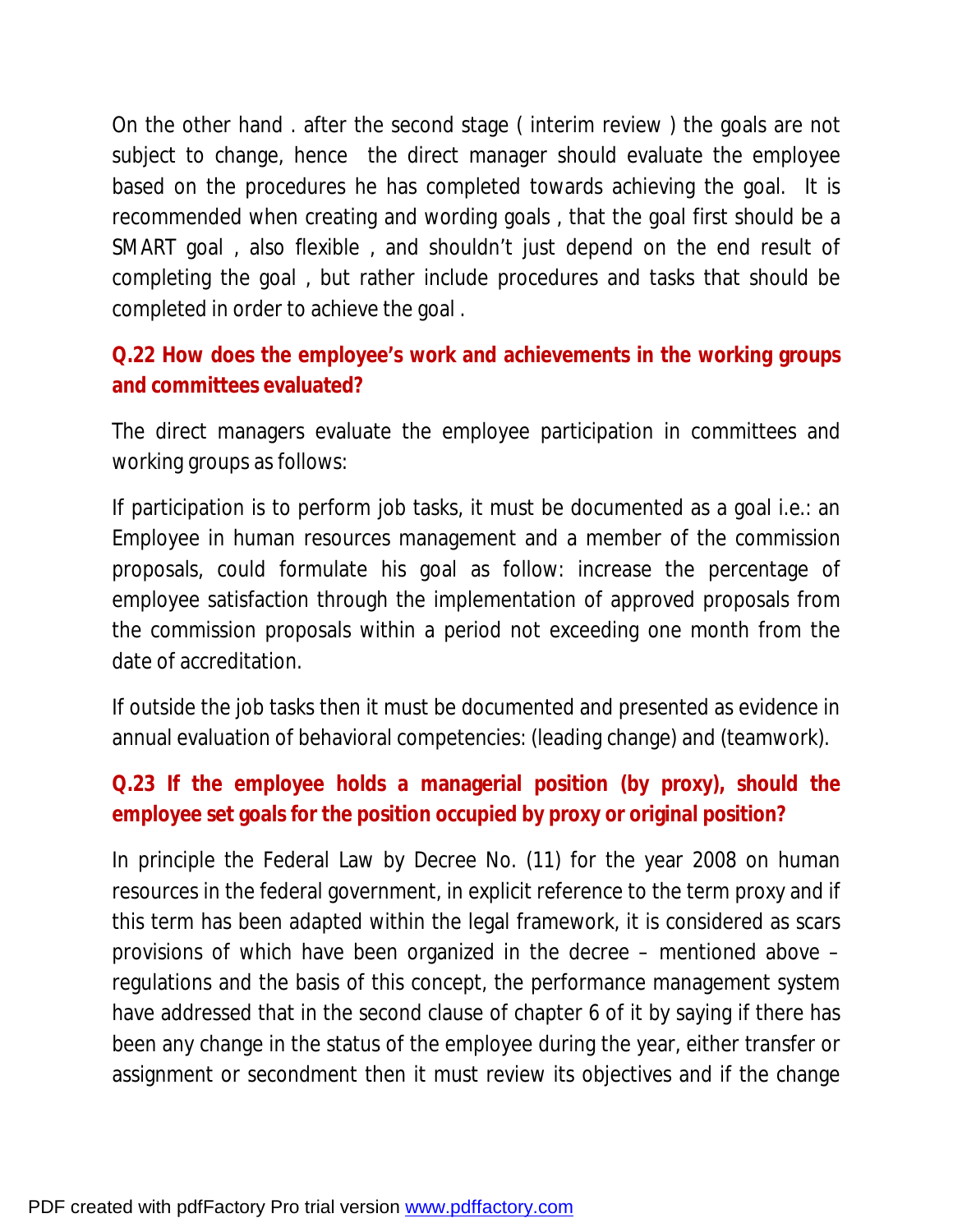focused on the axis of his duties, it is necessary to reconsider the formulation and determine his goals accordingly.

**Q.24 Is there a need to review the goals by the highest official sector and is he/she entitled to change goals or suggest other goals?** 

A. one of the principles of the performance management system is management by objectives and employee involvement in the planning process and making goals in order to comply with regulations and standards achieved so the employee is the basic foundation of the system and the consequent responsibility for proposing objectives and weight for each goal and agreed with the person directly responsible then comes the role of the highest official, who is primarily responsible for the effective application of the system in the discussion of the employee agreement and determine its own weight.

In terms of the role of the next level of the direct manager as a department manager or the executive director their role is important and positive and was formerly on setting goals and agreed upon as their performance based stage and planning performance through their roles assigned to them during the process of cascadind goals aimed at consensus and harmony of the strategic plan and performance management and they become so identified with framework which must be within the targets to be agreed upon between the employee and the person directly responsible, in addition, the effective communication among stakeholders leads to the achievement of the goals effectively.

#### **Q.25 Does the EMPS apply on the new staff (during their probation period)?**

A. Yes, because new employees are subject to the application of the system, it is a tool to evaluate and decide whether the new employee should be hired or not in accordance with the provisions of paragraph 2 of article 23 of the council of ministers decision No. 13 of the year 2010 concerning regulations of the federal law by decree No. 11 of 2008 on human resources in the federal government.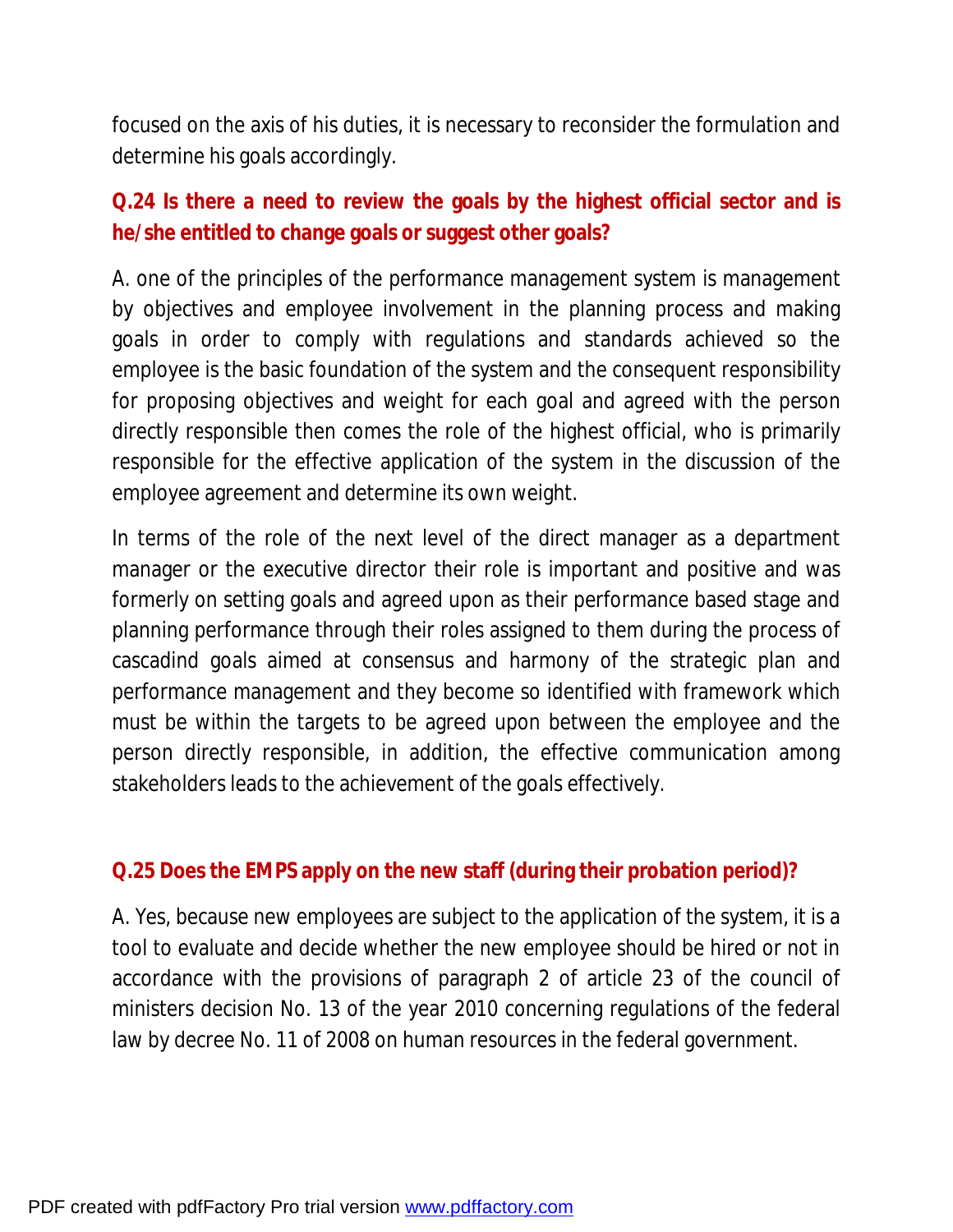Based on performance evaluation by direct manager according to clear bases in the light of the outcome of the assessment is either permanent or involuntary termination and on this basis, the new employee should be given objectives and tasks and competencies from the beginning of the evaluation with the need for a constant review and feedback and will be assessed on the extent of their competence and their performance in achieving their set goals.

**Q.26 Are recruited staff evaluated on the item rewards overall performance management system?** 

A. Yes, EMPS is applicable to all employees regardless of the type and duration of the contract or grade, including part-time employees and full-time, the only exception is only for members of the judiciary and servicing jobs.